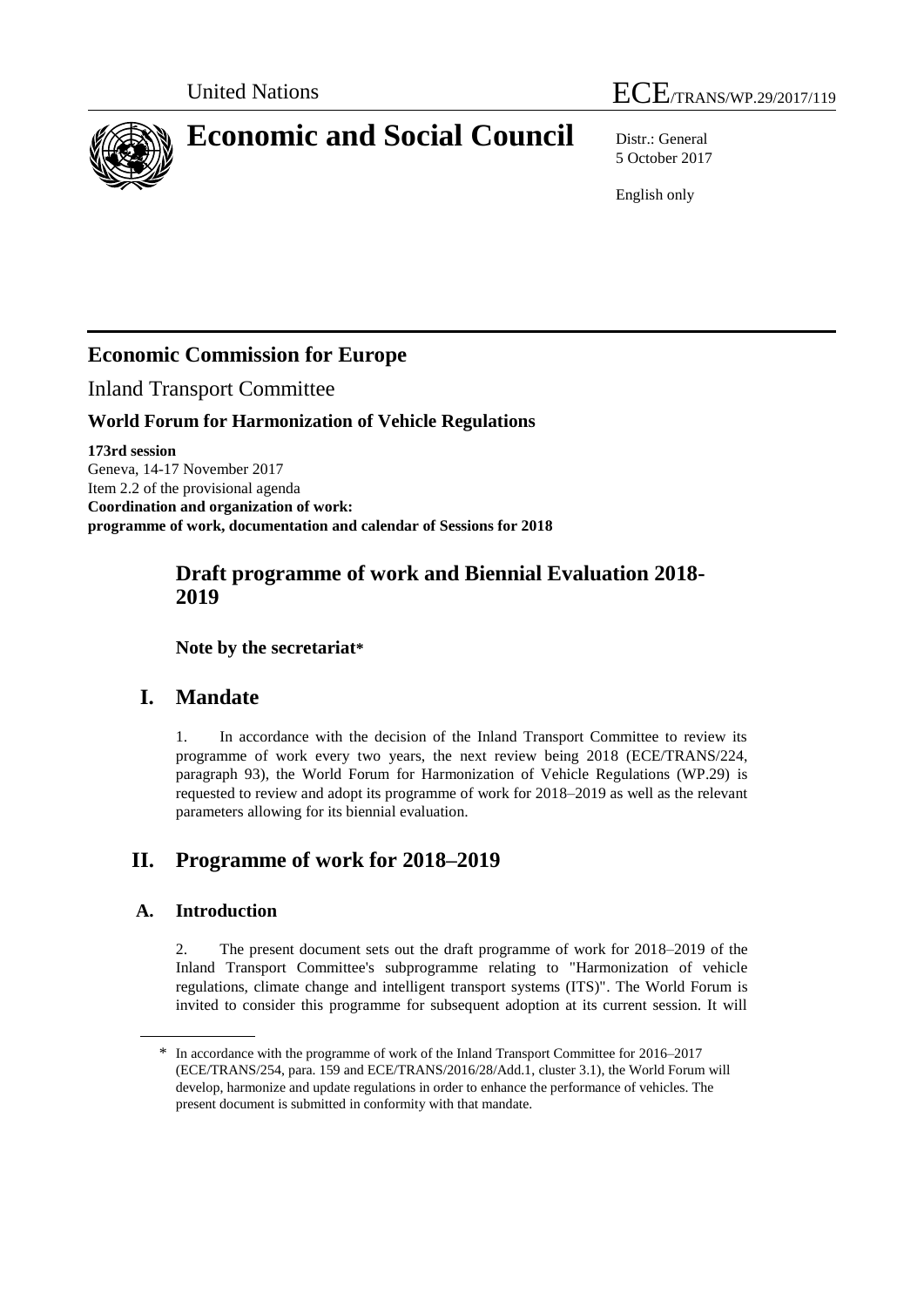then be submitted to the Inland Transport Committee and the Economic Commission for Europe (ECE) Executive Committee for formal approval. The World Forum and the Inland Transport Committee will have the opportunity to adjust this programme of work during the course of the biennium, to be reflected in a separate document.

3. The draft programme of work applies a results-based approach. It comprises, for each cluster of activities, an expected accomplishment and a list of outputs/activities proposed to be carried out in 2018–2019. The delivery of these outputs/activities is expected to contribute to achieving the expected results.

4. The grouping of programme activities into clusters is exactly the same as that used by the Inland Transport Committee for the biennial evaluation of its subprogramme performance.

5. Based in the following clusters of activities make up the UNECE's subprogramme on transport (ECE/TRANS/2014/23):

| Cluster No | Subprogramme: 02 Transport                                                                      |
|------------|-------------------------------------------------------------------------------------------------|
| 1.         | Overall coordination                                                                            |
| 2.         | Transport trends and economics (including Euro Asian transport links)                           |
| 3.         | Harmonization of vehicle regulations, climate change and intelligent transport<br>systems (ITS) |
| 4.         | Rail transport and Trans-European railway (TER) Project                                         |
| 5.         | Inland waterway transport                                                                       |
| 6.         | Intermodal transport                                                                            |
| 7.         | Customs questions affecting Transport                                                           |
| 8.         | Transport, Health and Environment Pan-European programme (THE PEP)                              |
| 9.         | Transport of dangerous goods (UNECE)                                                            |
| 10.        | Transport of dangerous goods (ECOSOC)                                                           |
| 11.        | Globally Harmonized System for the Classification and Labelling of Chemicals<br>(GHS) (ECOSOC)  |
| 12.        | Transport of perishable foodstuffs                                                              |
| 13.        | <b>Transport statistics</b>                                                                     |
| 14.        | Road transport and Trans-European network for motorways (TEM) project                           |
| 15.        | Road traffic safety                                                                             |
|            |                                                                                                 |

6. Furthermore, the outputs/activities listed in this document correspond with the UNECE proposed programme budget for 2018–2019. As necessary, they are complemented by additional items to reflect more recent developments and needs of ECE member States. For easy reference, such new outputs/activities are clearly indicated as "additional".

7. The outputs/activities have been listed under the cluster of activities to which they belong according to the following main categories: (a) meetings and related parliamentary documentation; (b) publications and other information material; and (c) technical cooperation, including, seminars, workshops, training sessions, advisory services.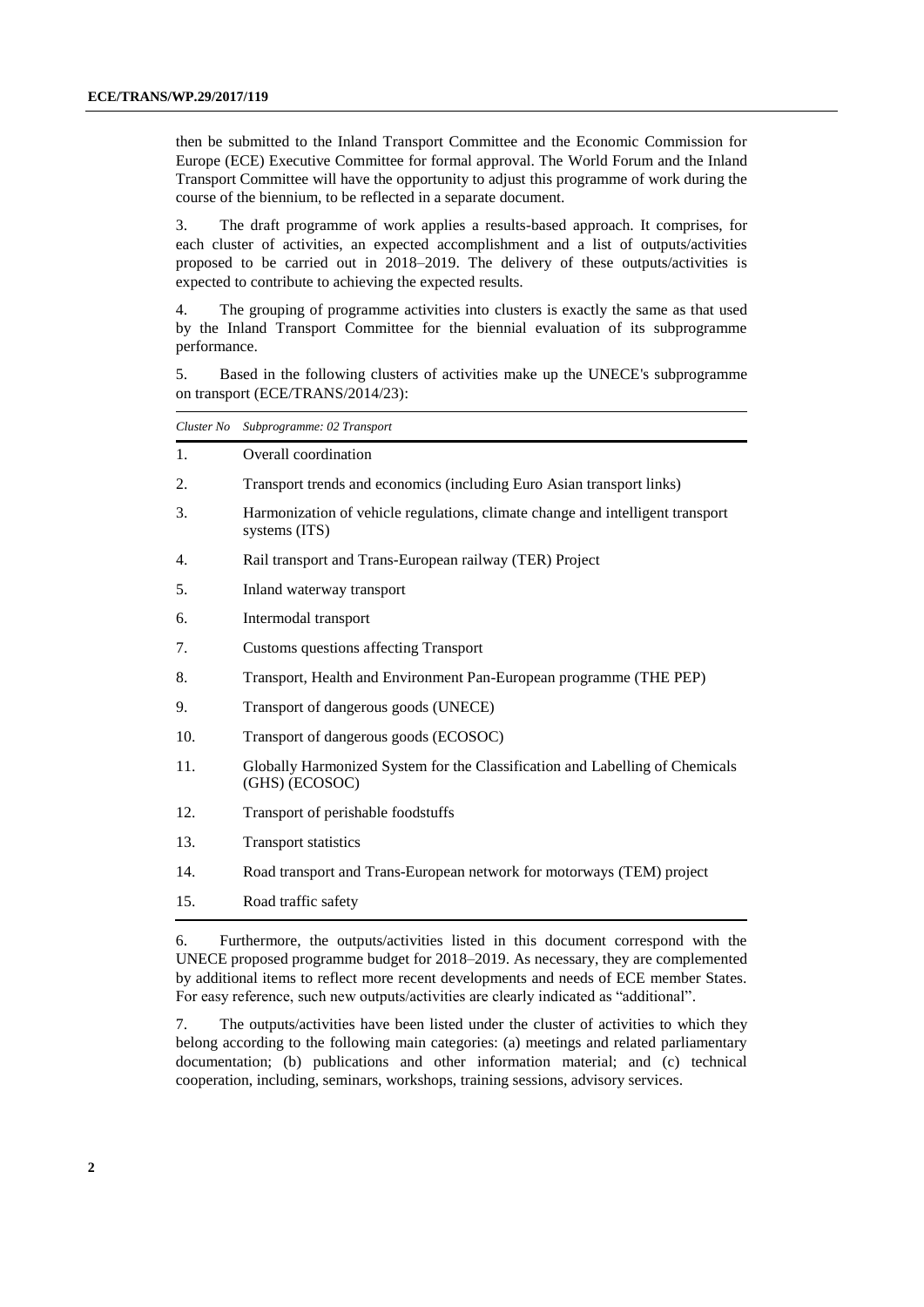8. The relevant indicators of achievement, together with baseline and target data, against which performance will be measured, are presented in section II of this document.

9. The present document is based in substance on the programme of work for 2016– 2017 as adopted in 2016 by the Inland Transport Committee (ECE/TRANS/254, para.159 and ECE/TRANS/2016/28/Add. 1).

### **B. Objective and strategy**

10. The objective of the UNECE subprogramme of transport is to facilitate the international movement of persons and goods by inland transport modes and improve safety, environmental protection, energy efficiency and security in the transport sector to levels that contribute effectively to sustainable transport*.*

11. The responsibility for this subprogramme is vested in the Transport Division.

### **C. Outputs/activities to be delivered in the 2018–2019 biennium**

#### **Subprogramme: 02 Transport**

Cluster 3: Harmonization of vehicle regulations, climate change and intelligent transport systems (ITS)

|             | Description of cluster (optional)                                                                                                                                                                                                                                                                                                                                                                                                                                                                                                                                                                                                                                                                                                           | Expected accomplishments<br>from this cluster                                                                 |  |
|-------------|---------------------------------------------------------------------------------------------------------------------------------------------------------------------------------------------------------------------------------------------------------------------------------------------------------------------------------------------------------------------------------------------------------------------------------------------------------------------------------------------------------------------------------------------------------------------------------------------------------------------------------------------------------------------------------------------------------------------------------------------|---------------------------------------------------------------------------------------------------------------|--|
|             | Part A: Activities of the World Forum WP.29<br>The World Forum for Harmonization of Vehicle Regulations<br>(WP.29) with the assistance of its six subsidiary Working<br>Parties (Working Party on Noise (GRB), Working Party on<br>Pollution and Energy (GRPE), Working Party on Lighting and<br>Light-signalling (GRE), Working Party on Brakes and Running<br>Gear (GRRF), Working Party on General Safety Provisions<br>(GRSG) and Working Party on Passive Safety (GRSP), will<br>develop UN Regulations and UN Global Technical Regulations<br>(UN GTRs) and recommendations for motor vehicles, their<br>equipment and parts and harmonize and update the existing<br>ones, including the relevant activities aimed at improving road | Establishment of new<br>and amendments to<br>current vehicle<br>regulations for safer and<br>greener vehicles |  |
|             | transport safety, saving energy, taking into account the<br>protection of the environment as well as eliminating technical<br>barriers to trade of vehicles. They will also develop UN Rules<br>for periodical technical inspections of wheeled vehicles with<br>respect to their environmental and safety performance and for<br>the reciprocal recognition of the results of such inspections.                                                                                                                                                                                                                                                                                                                                            |                                                                                                               |  |
|             | Main actions by the Transport Division:                                                                                                                                                                                                                                                                                                                                                                                                                                                                                                                                                                                                                                                                                                     |                                                                                                               |  |
|             | Providing secretariat services to:                                                                                                                                                                                                                                                                                                                                                                                                                                                                                                                                                                                                                                                                                                          |                                                                                                               |  |
| 1.          | the World Forum for Harmonization of Vehicle<br>Regulations (WP.29)                                                                                                                                                                                                                                                                                                                                                                                                                                                                                                                                                                                                                                                                         |                                                                                                               |  |
| 2.          | the Working Party on Noise (GRB)                                                                                                                                                                                                                                                                                                                                                                                                                                                                                                                                                                                                                                                                                                            |                                                                                                               |  |
| 3.<br>(GRE) | the Working Party on Lighting and Light-signalling                                                                                                                                                                                                                                                                                                                                                                                                                                                                                                                                                                                                                                                                                          |                                                                                                               |  |
| 4.          | the Working Party on Pollution and Energy (GRPE)                                                                                                                                                                                                                                                                                                                                                                                                                                                                                                                                                                                                                                                                                            |                                                                                                               |  |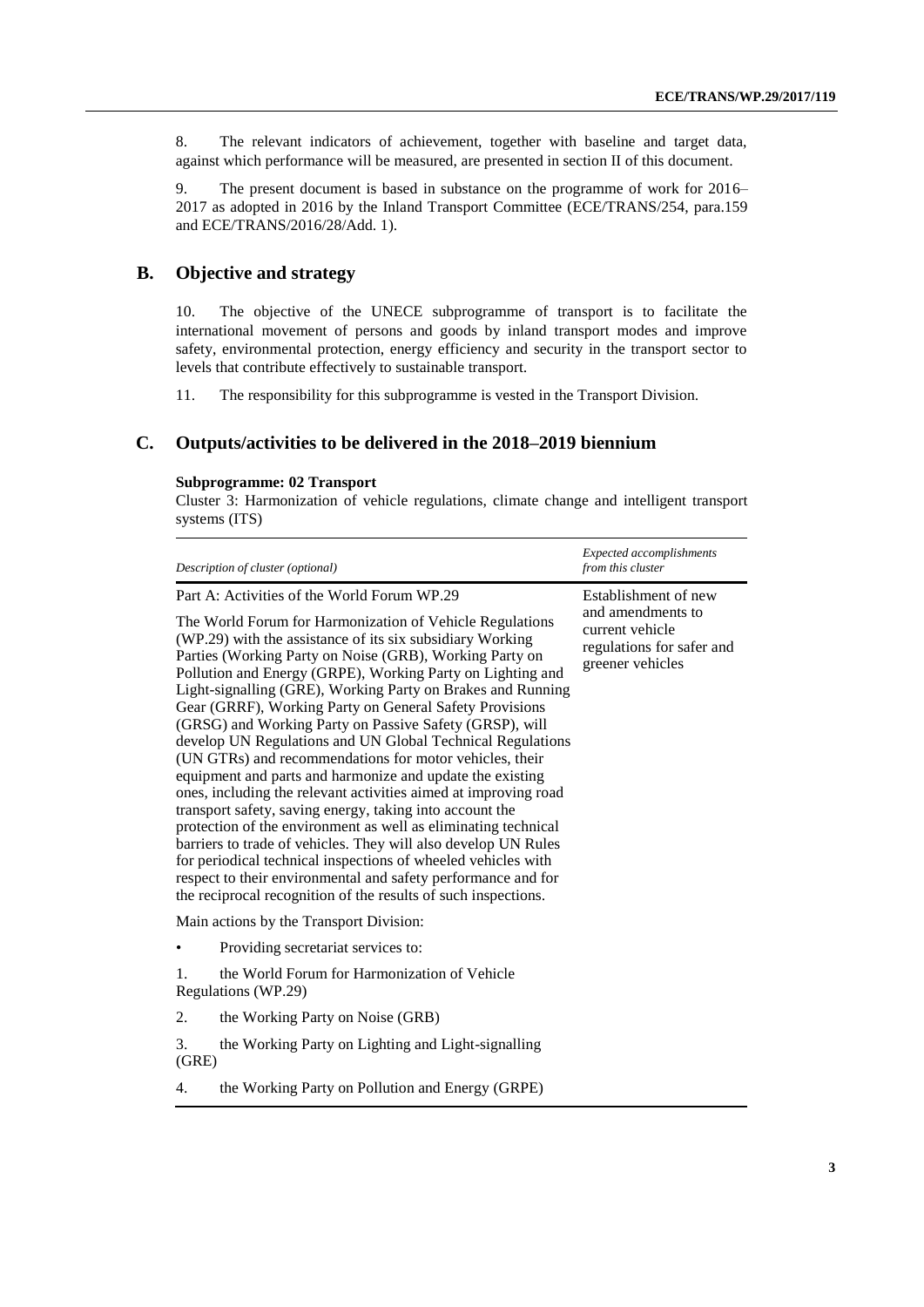|                                                                                                                                                                                               | Description of cluster (optional)                                                                                | <b>Expected accomplishments</b><br>from this cluster                                                                                                          |
|-----------------------------------------------------------------------------------------------------------------------------------------------------------------------------------------------|------------------------------------------------------------------------------------------------------------------|---------------------------------------------------------------------------------------------------------------------------------------------------------------|
| 5.                                                                                                                                                                                            | the Working Party on Brakes and Running Gear (GRRF)                                                              |                                                                                                                                                               |
| 6.                                                                                                                                                                                            | the Working Party on General Safety Provisions (GRSG)                                                            |                                                                                                                                                               |
| 7.                                                                                                                                                                                            | the Working Party on Passive Safety (GRSP)                                                                       |                                                                                                                                                               |
| 8.                                                                                                                                                                                            | the Administrative Committee for the Coordination of<br>work (WP.29/AC.2)                                        |                                                                                                                                                               |
| 9.                                                                                                                                                                                            | the Administrative Committee of the 1958 Agreement<br>on construction of vehicles (WP.29/AC.1)                   |                                                                                                                                                               |
| 10.                                                                                                                                                                                           | the Executive Committee of the 1998 Agreement on<br>construction of vehicles (WP.29/AC.3)                        |                                                                                                                                                               |
| 11.                                                                                                                                                                                           | the Administrative Committee of the 1997 Agreement<br>on periodical inspection of vehicles (WP.29/AC.4)          |                                                                                                                                                               |
| Rules                                                                                                                                                                                         | Publication of amendments and consolidated versions of<br>UN Regulations, UN Global Technical Regulations and UN |                                                                                                                                                               |
|                                                                                                                                                                                               | Cooperation with governments and international<br>organizations                                                  |                                                                                                                                                               |
| Providing technical advice and training, or participating<br>in conferences, seminars and workshops for technical<br>assistance or awareness-raising (upon request and as resources<br>allow) |                                                                                                                  |                                                                                                                                                               |
|                                                                                                                                                                                               | Developing Intelligent Vehicle Systems as a part of<br><b>Intelligent Transport Systems</b>                      | Adoption of specific<br>requirements for<br><b>Intelligent Vehicle</b><br>Systems in the text of<br>new UN Regulations,<br>UN GTRs and in their<br>amendments |

#### **Outputs/activities**

*(a) Meetings and related parliamentary documentation*

3.1 World Forum for Harmonization of Vehicle Regulations (WP.29), Administrative Committee of the 1958 Agreement, Executive Committee of the 1998 Agreement and Administrative Committee of the 1997 Agreement (42 half-day meetings)

#### *Documentation:*

Reports of the sessions (6). Six series of documents concerning proposals for new regulations and proposals for amendments to existing regulations. Six series of documents concerning UN Regulations and their amendments adopted in the framework of the 1958 Agreement. Two series of documents concerning UN GTRs and their amendments as well as the listing in the compendium of candidates UN GTRs adopted in the framework of the 1998 Agreement. One series of documents concerning UN Rules and their amendments adopted in the framework of the 1997 Agreement. Two series of documents regarding authorization to develop UN Global Technical Regulations. Two series of documents regarding proposals, other than vehicle regulations, adopted by the World Forum. Two documents for the Status of the 1958 Agreement. Two series of documents for the status of the 1998 Agreement. Two series of documents for the Status of the 1997 Agreement.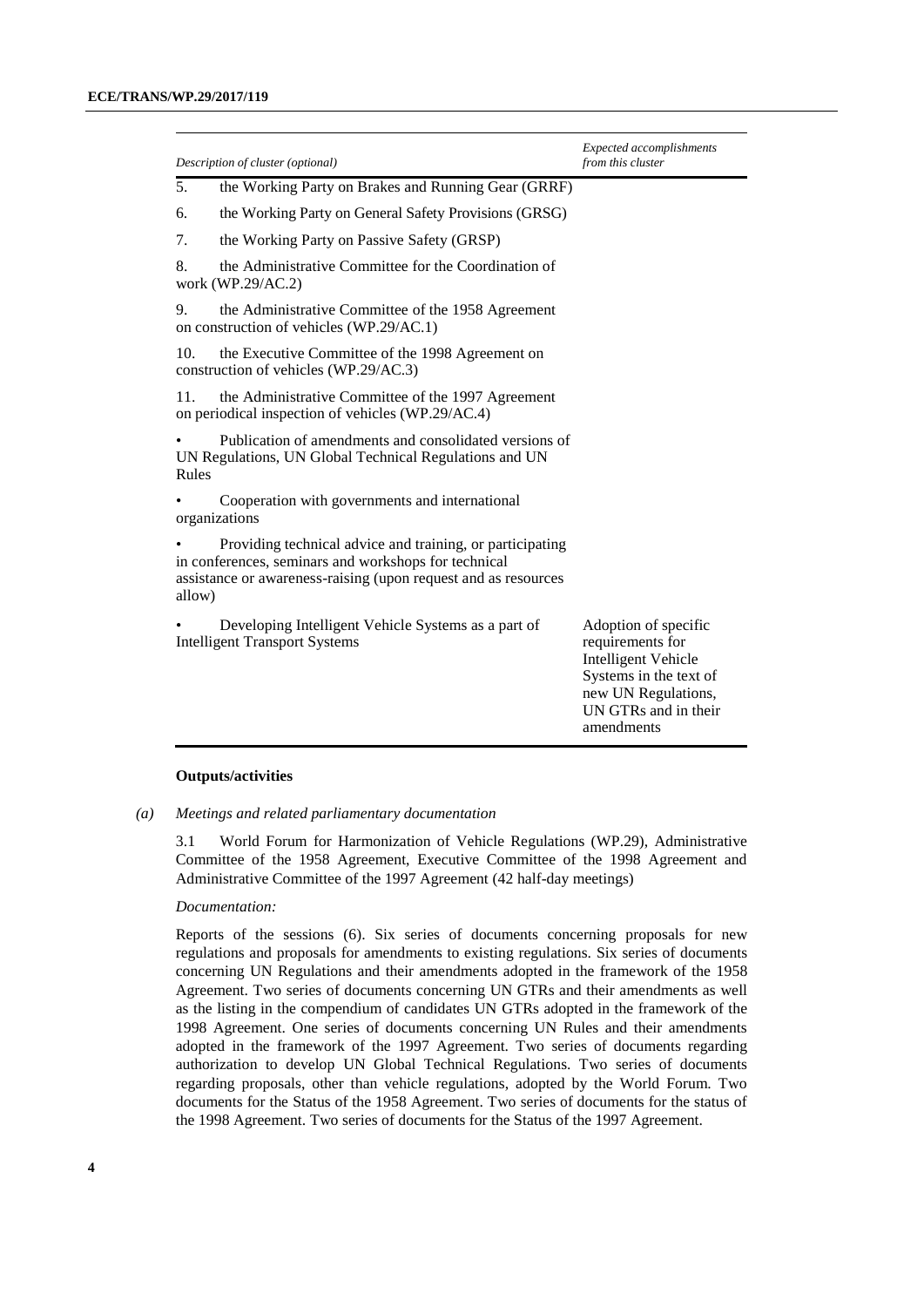3.2. Working Party on Noise (GRB) (24 half-day meetings)

#### *Documentation:*

Reports of the sessions (4). Four series of documents concerning proposals for new vehicle regulations and proposals for amendments to existing vehicle regulations related to noise matters.

3.3. Working Party on Lighting and Light-signalling (GRE) (28 half-day meetings)

#### *Documentation:*

Reports of the sessions (4). Four series of documents concerning proposals for new vehicle regulations and proposals for amendments to existing vehicle regulations related to lighting matters.

3.4. Working Party on Pollution and Energy (GRPE) (24 half-day meetings)

#### *Documentation:*

Reports of the sessions (4). Four series of documents concerning proposals for new vehicle regulations and proposals for amendments to existing vehicle regulations related to pollution and use of energy in an efficient way matters.

3.5. Working Party on Brakes and Running Gear (GRRF) (28 half-day meetings)

#### *Documentation:*

Reports of the sessions (4). Four series of documents concerning proposals for new vehicle regulations and proposals for amendments to existing vehicle regulations related to brakes, steering and tyres matters.

3.6. Working Party on General Safety Provisions (GRSG) (28 half-day meetings)

#### *Documentation:*

Reports of the sessions (4). Four series of documents concerning proposals for new vehicle regulations and proposals for amendments to existing vehicle regulations related to general safety and antitheft matters.

3.7. Working Party on Passive Safety (GRSP) (28 half-day meetings)

#### *Documentation:*

Reports of the sessions (4). Four series of documents concerning proposals for new vehicle regulations and proposals for amendments to existing vehicle regulations related to passive safety matters.

3.8. Administrative Committee for the Coordination of Work (WP.29/AC.2) (12 half-day meetings)

#### *Documentation:*

Incorporated into item 3.1. above.

#### *(b) Publications and other information material*

#### 3.9. UN publication on WP.29

3.10. The Most Important UN Vehicle Regulations to make a change in Road Safety – A cost/benefit analysis for low and middle income countries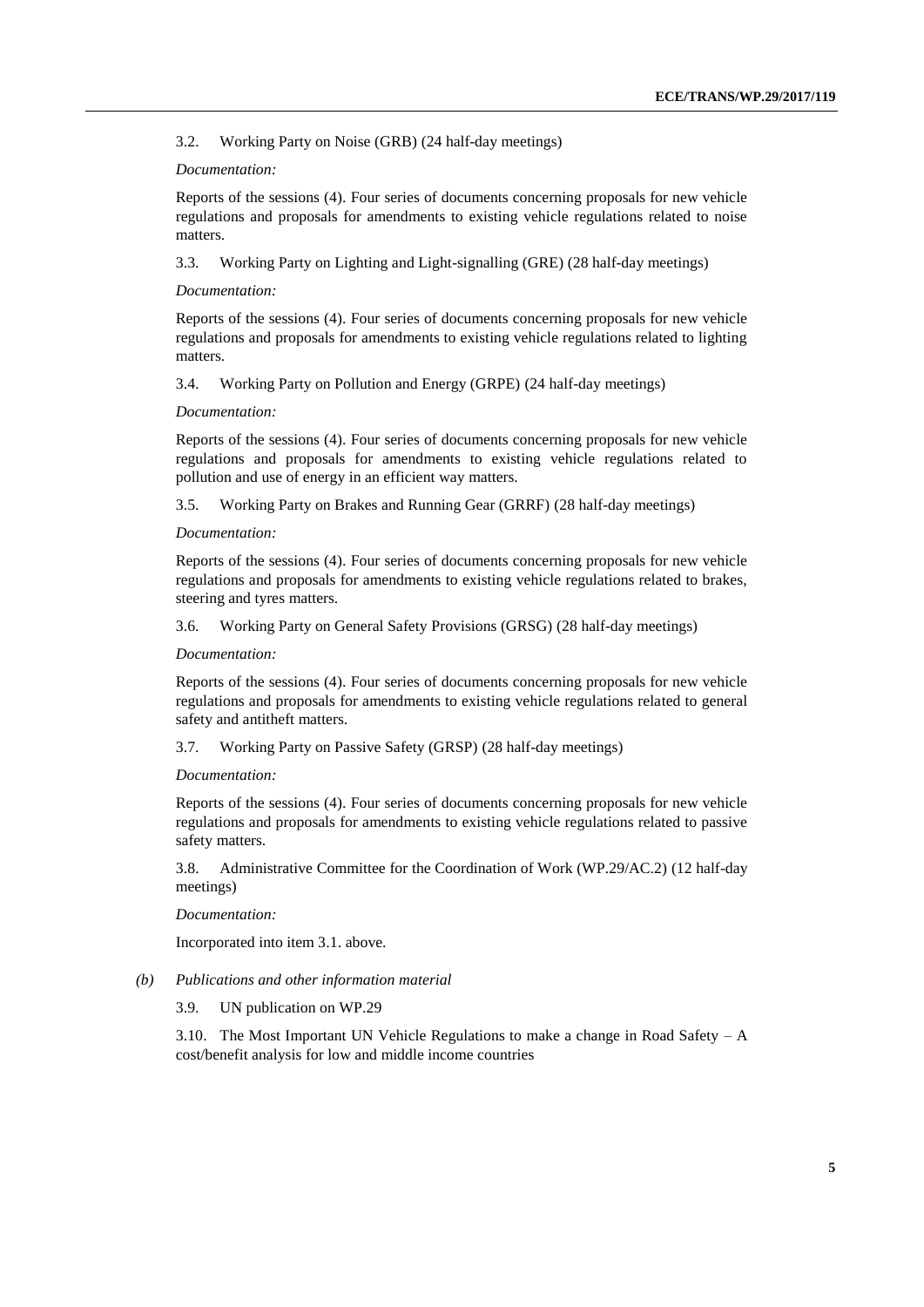- *(c) Technical cooperation*
	- 3.11. Legal data related to the implementation of the 1958, 1997 and 1998 Agreements maintained by the secretariat and made available on the internet (Status of the Agreements, Competent authorities, Guidelines and Recommendations, etc…).
	- 3.12. Legal and technical assistance to Contracting Parties to the Agreements for effective implementation, as well as to UNECE and non-UNECE countries interested in accession.
	- 3.13. Cooperation with governments and international organizations: providing technical advice and training, or participating in conferences, seminars and workshops for technical assistance or awareness-raising (upon request and as resources allow).

### **III. Biennial evaluation**

12. On the basis of decisions taken at its 149th session in November 2009 (ECE/TRANS/WP.29/1079, paragraph 21), the activities of the World Forum are measured, as part of the biennial evaluation, against the expected accomplishment, the indicators of accomplishment and corresponding performance measures. In February 2010, this approach was approved by the Inland Transport Committee as part of the performance planning for evaluation of the biennium 2010–2011 (ECE/TRANS/2010/7).

13. The World Forum may wish to review these parameters as well as the actual performance measures for 2016-2017 as provided below with a view to either maintaining them or establishing new ones for the biennium 2018–2019.

|                                                  | <b>Biennial Assessment</b>                                                                                                                                        |                                                                                                                                                                                                                         |                                                                                                                                              |  |  |
|--------------------------------------------------|-------------------------------------------------------------------------------------------------------------------------------------------------------------------|-------------------------------------------------------------------------------------------------------------------------------------------------------------------------------------------------------------------------|----------------------------------------------------------------------------------------------------------------------------------------------|--|--|
|                                                  | Review of performance measures for 2016–2017 and establishment of<br>targets for 2018-2019                                                                        |                                                                                                                                                                                                                         |                                                                                                                                              |  |  |
| Cluster                                          | <b>Expected Accomplishments</b>                                                                                                                                   | <b>Indicators of Achievement</b>                                                                                                                                                                                        | <b>Actual Performance Measures</b>                                                                                                           |  |  |
| 3.<br>Harmonization<br>of vehicle<br>regulations | Establishment of new<br>vehicle regulations and<br>amendments to current<br>vehicle regulations to<br>make vehicles safer and<br>more environmentally<br>friendly | (a) Adoption of new vehicle<br>regulations (UN Regulations<br>and UN GTRs) and UN<br>Rules and adoption of<br>amendments to them<br>Performance measures:<br>Target 2018–2019: 100<br>amendments and new<br>regulations | Baseline 2016–2017: 205<br>amendments and new<br>regulations adopted until<br>June 2017 and expectations<br>for the November 2017<br>session |  |  |